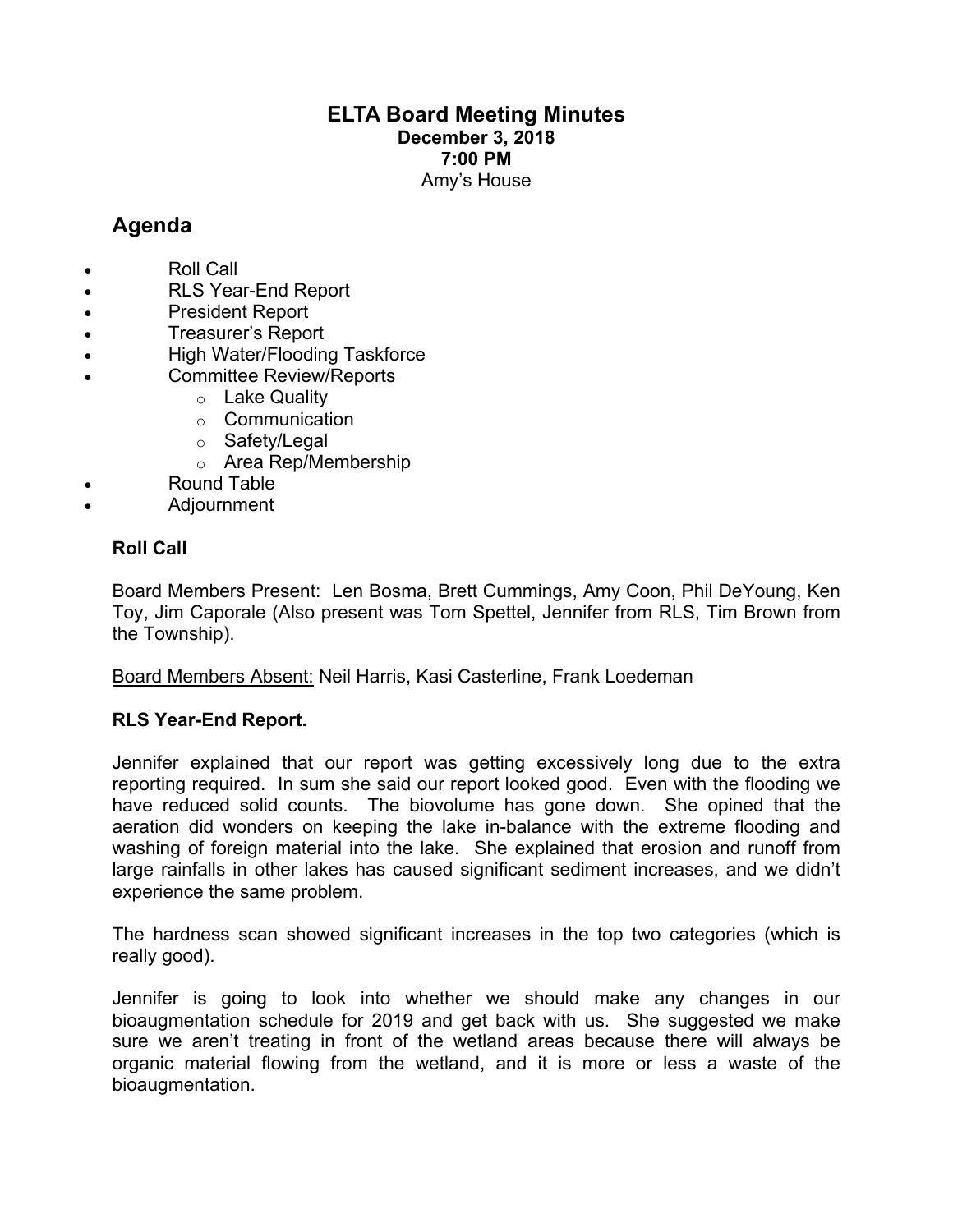Len asked if we could do anything differently to better coordinate our late spring/early summer survey. Jennifer suggested we keep a close eye on the weed growth beginning early-mid May and let her and Andy know if we see higher than usual growth. At Len's request, she agreed to prioritize our lake as an early treatment lake.

Jennifer is going to shoot us a couple of paragraphs to put in our newsletter summarizing their findings. She will try to attend the next flooding taskforce meeting to help in any way she can.

The silver lining of the flooding is that it might naturally help curtail the purple loosestrife.

## **President's Report**

We are at 250 for membership! We are currently an inch over our previous highwater mark from earlier this year. Residents are getting impatient with how long the "shortterm" proposals are taking. Amy has been fielding several emails and phone calls from angry residents.

Tim Brown indicated that the new culverts on Crooked Lake are complete and it's possible that is helping slightly with Crooked Lake's rising lake level.

## **Treasurer's Report**

Jim went over the treasurer's report and the ELTA account, SAD 1, and SAD 2 are all in a strong financial position despite the extra expenses for moving compressors and various other maintenance issues.

### **High Water**

We are 1 foot over the 100-year flood level according to the study.

We had extensive discussions on the presence of invasive species on Crooked and Eagle vs. the fact that Bass Lake supposedly has none. It is unknown how they determined that Bass Lake had none. Specifically, we don't know how they knew that Crooked and Eagle had milfoil this time of year because it should be more or less undetectable (per Jennifer). Given how many lakes around here have milfoil, it seems unlikely that Bass Lake has no milfoil.

Tim mentioned to us that we are doing a great job of trying to disseminate accurate information instead of spreading misinformation. The real holdup on everything at this time is the DEQ and it doesn't appear that its viable to bypass them in anyway. There will be a public meeting in mid-January (probably at KVCC or somewhere very large to facilitate the swarms of people they are anticipating).

The current proposal would be to pump water from near our channel on the eastside of the lake (roughly where our lake pump is) out to PQ, then cross PQ near West Crooked Lake Drive, ultimately flowing into Crooked Lake. Crooked Lake will pump into Bass Lake, which naturally flows downstream. Cost proposals have been shared by the